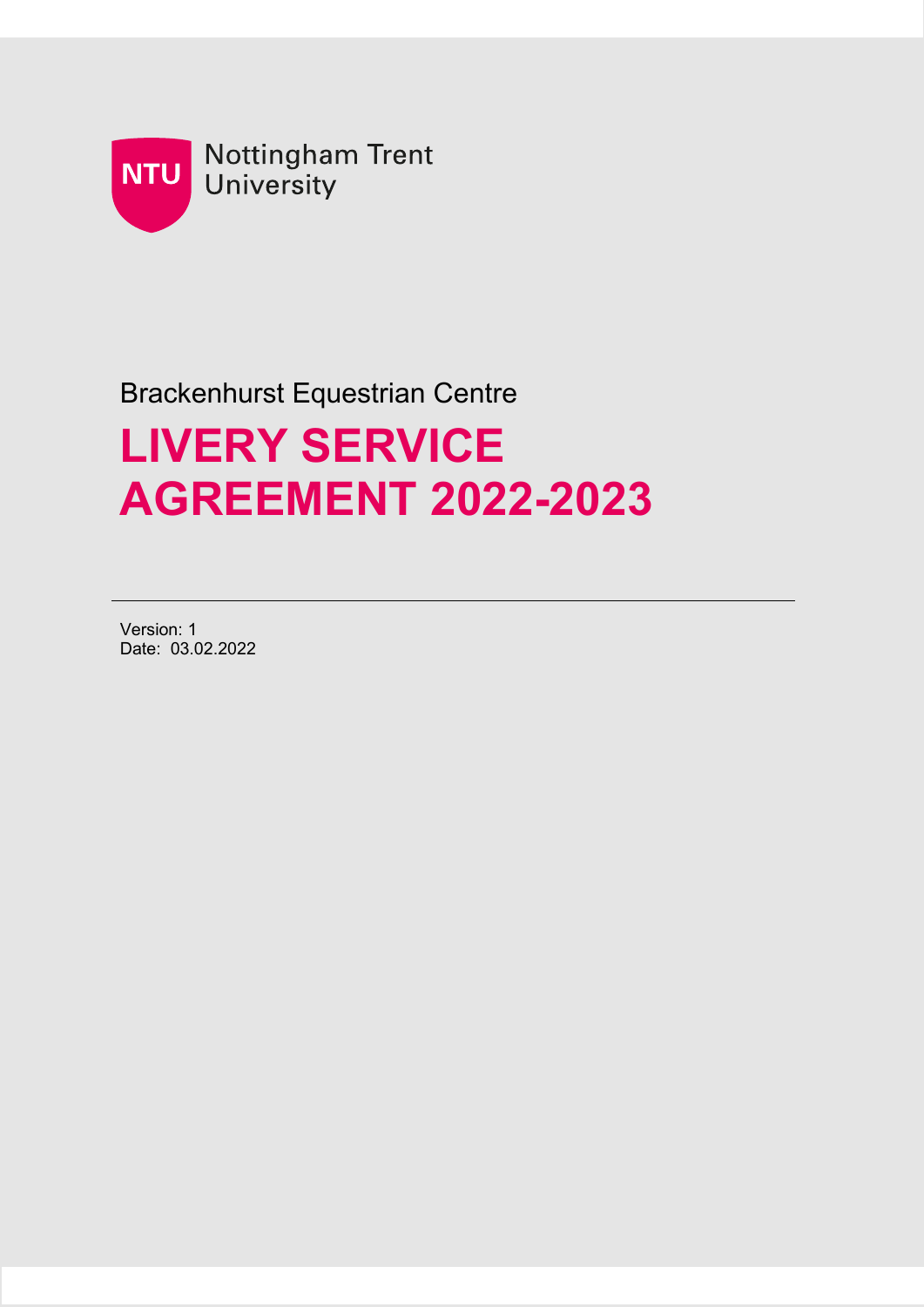#### Between

**1. Nottingham Trent University** School of Animal Rural and Environmental Studies Brackenhurst Southwell NG25 0QF ("**the University**")

#### and

**2. Customer's name (write in below):**

**Customer's address (write in below):**

("**the Customer**")

each a "**Party**" and together the "**Parties**"

for the provision of **A DIY LIVERY SERVICE** ("**the Livery Service**")

in respect of a horse known as

| Horse's Name: |  |
|---------------|--|
| Passport No:  |  |
| ("the Horse") |  |

**This Agreement is made on the following terms and conditions.**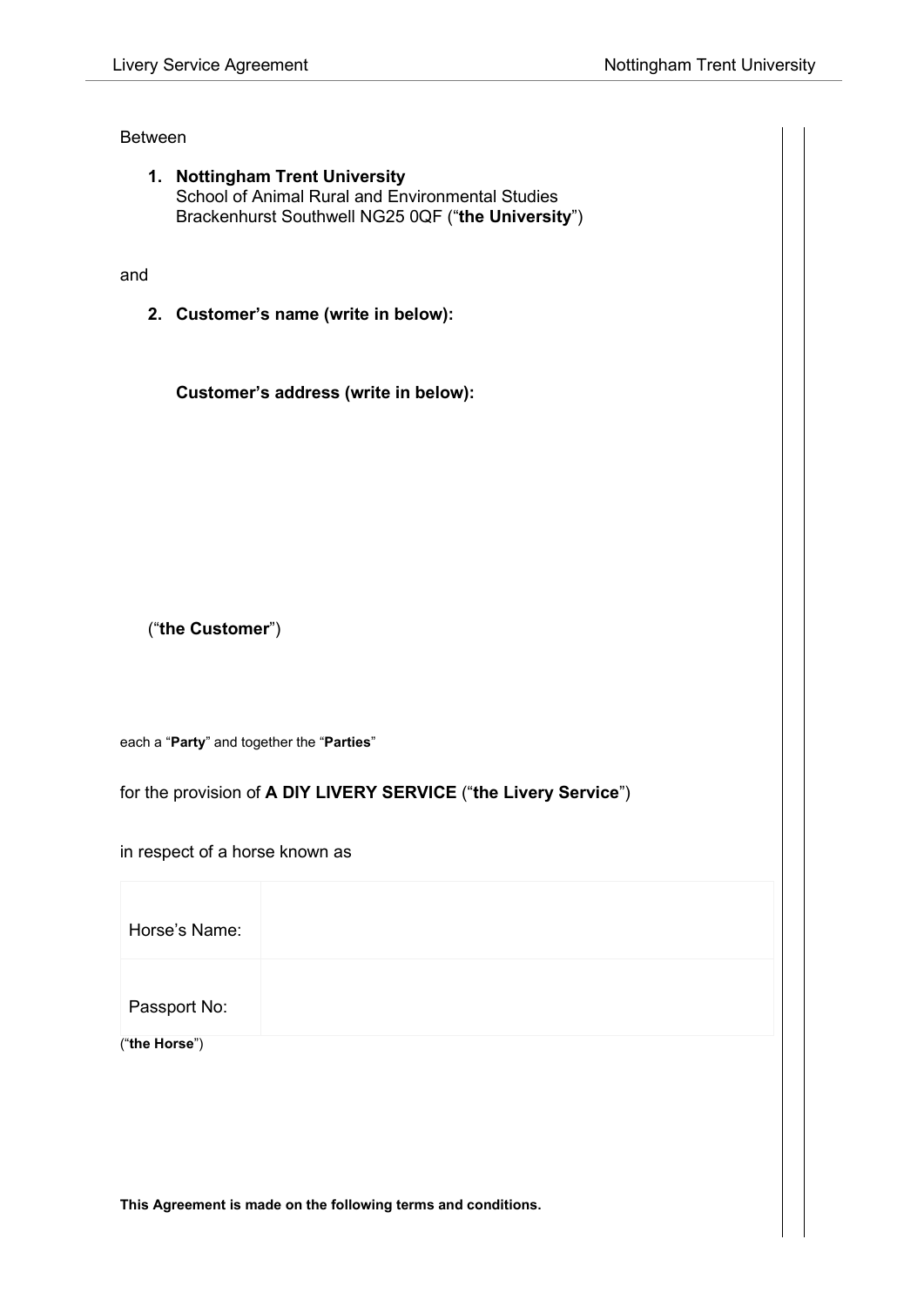### **1. Livery Service - the University's obligations**

- 1.1. In return for payment of the charges set out below at Clause 6 (the "Charges"), the University undertakes to provide the Customer with the following services, facilities and materials at the University's Brackenhurst campus:
	- A Do It Yourself stable/loose box for the Horse with rubber matting flooring (the location of which may be varied by the University at its discretion);
	- Field turn-out for the Horse subject to ground conditions. This may be for limited duration in periods of bad weather (the location of which may be varied by the University at its discretion);
	- One wormer to be administered to the Horse by the Customer on arrival and two faecal egg count tests during the livery agreement period in accordance with the current worming programme of the Livery Code of Practice;
	- Secure storage, of reasonable capacity, for the Horse's saddle and associated tack;
	- Limited storage for forage, feed and bedding for the Horse;
	- Use of two large floodlit riding schools (one indoor) and a research arena. There is also a horsewalker, round pen and a weighbridge. These will be available subject to availability, outside of timetabled teaching hours;
	- 3 unopened bales of bedding upon arrival;
	- A copy of the University's Livery Code of Practice.

# **2. Customer's Obligations**

- 2.1. The Customer requests and agrees to pay for the Livery Service specified in this Agreement.
- 2.2. The Customer understands and accepts that the University's Livery Code of Practice is an integral and binding element of this Agreement.
- 2.3. The Customer understands and accepts that the following items are not provided by the University as part of the Livery Service and must be undertaken or arranged by the Customer at the Customer's own expense:
	- At least twice daily, to check and provide the Horse (as necessary) with water, forage and feed;
	- At least twice daily, to carry out routine stable management and check the welfare of the Horse in accordance with the Livery Code of Practice;
	- At least four times per week, clearing the allocated turnout paddock of all droppings;
	- Providing adequate bedding for the Horse in its allocated stable/loose box, in accordance with the current bedding policy of the University's Equestrian Centre;
	- Ensuring that the Horse's vaccination programme (as specified in the University's Livery Code of Practice) is up to date and recorded on a valid DEFRA-approved passport;
	- Ensuring that the horse has been microchipped and registered on the Central Equine Database;
	- Ensuring that the Horse has been blood tested for Strangles as part of the Premium Assured Strangles Scheme (as specified in the University's Livery Code of Practice), no longer than two weeks before the horse's arrival at Brackenhurst Equestrian Centre;
	- Arranging veterinary and dental treatment for the horse as necessary;
	- Arranging shoeing and farrier services for the horse;
	- Arranging, and maintaining for the duration of this Agreement, Public Liability Insurance cover for the Horse to a minimum claim cover level of two million pounds (£2 million);
	- Transporting the Horse to and from the University's premises at the commencement and termination of this Agreement.

### **3. Guarantor's obligations**

3.1. In the event that the Customer is under 18 years of age at the commencement date of this Agreement, the University shall require a Guarantor to accept responsibility for guaranteeing payment of the Charges and for ensuring, as far as is reasonably possible, that the Customer fulfils his/her obligations under this Agreement.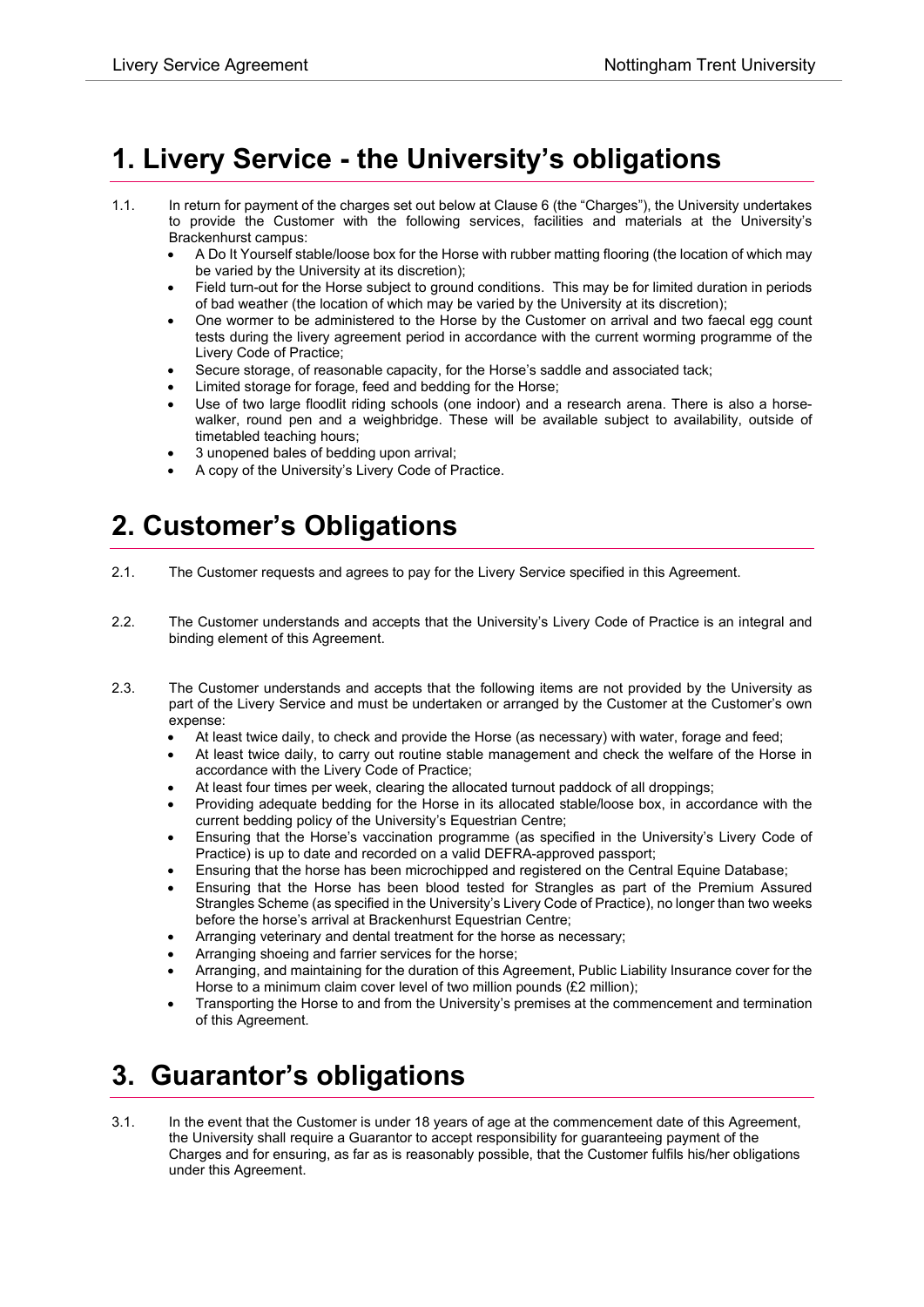#### **4. Insurance**

- 4.1. As specified in 2.3 above, the Customer is obliged to arrange, and keep in place for the duration of this Agreement, adequate Public Liability Insurance cover in respect of the Horse.
- 4.2. The University does not provide or arrange insurance cover against theft of the Horse or its saddle, tack or associated equipment, nor against accidental injury to the Horse and any associated veterinary fees. It is the responsibility of the Customer to arrange any such insurance as the Customer deems appropriate.

# **5. Liability and Indemnity**

- 5.1. The University shall not be liable for the loss of the Horse through theft, except where such loss occurs as the direct result of proven negligence on the part of the University. In any event, the University's maximum liability in respect of any such loss shall be limited to £2,500 (two thousand five hundred pounds).
- 5.2. The University shall not be liable for the death of the Horse through illness or injury, except where the death occurs as the direct result of proven negligence on the part of the University. In any event, the University's maximum liability in respect of any such loss shall be limited to £2,500 (two thousand five hundred pounds).
- 5.3. The Customer agrees to indemnify the University against any claims made by third parties in respect of any loss injury or damage caused by the Horse or arising from the Customer's use of the Horse.
- 5.4. The University shall not at any time have any liability whatsoever to the Customer or any other third party as a consequence of this Agreement
- 5.5. In the event that the Customer is not the legal owner of the Horse, the Customer:
	- warrants that he/she has full delegated authority from the Horse's legal owner for the supervision, care and control of the Horse, and
	- warrants that he/she is acting with the knowledge and full consent of the owner in arranging livery for the Horse, and
	- undertakes to indemnify the University against any claim whatsoever which may be made by the owner in respect of the Horse.

### **6. Charges**

- 6.1. The University shall make a Charge to the Customer for the provision of the Livery Service specified in this Agreement.
- 6.2. To secure an offered livery place; a deposit of £200.00 is charged at the time of a livery place being offered. To secure a reservation this deposit must be paid within 14 working days of being offered a place. After this point the reservation will be lost and the place will be awarded to the next applicant on the waiting list.

Notice of cancellation in writing before 11th June 2022, will be accepted and a full refund will be issued. Once a place has been accepted, if the student fails to take up the livery after 11th June, the £200 deposit is non-refundable, unless the cancellation arises due to:

- examination results below the course entry requirements
- if attendance is precluded on medical grounds (confirmed by a GP)
- if attendance is precluded on veterinary grounds (confirmed by a vet)

At the end of the contractual period this deposit will be refunded. If necessary, any outstanding charges incurred will be deducted from this deposit on departure, at the end of the contract period.

6.3. The Charge for the Livery Service shall be as follows: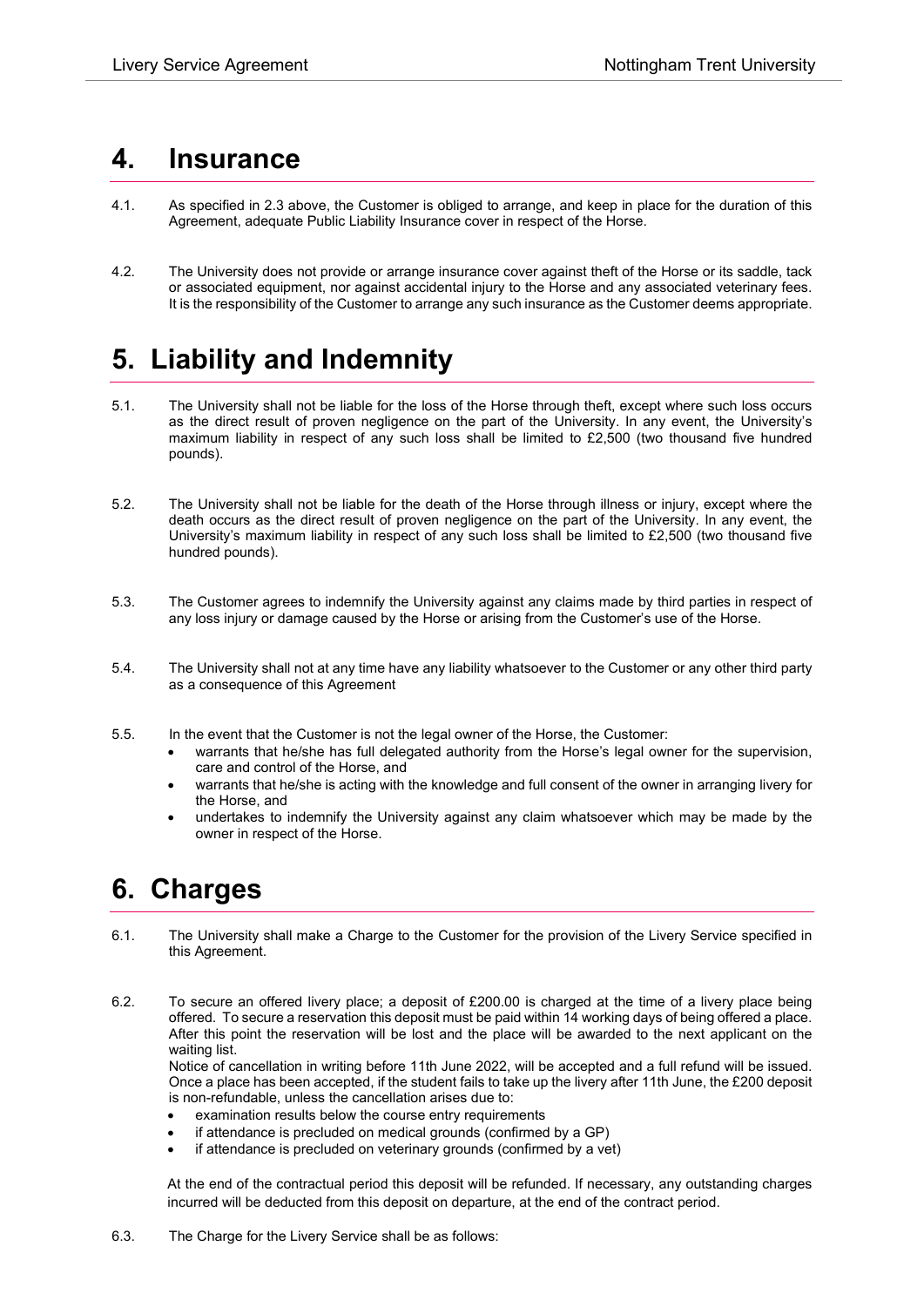| Item                                                                                                                                                      | Charge (excluding VAT) | Payable                                                       |
|-----------------------------------------------------------------------------------------------------------------------------------------------------------|------------------------|---------------------------------------------------------------|
| Stable, turn-out, storage facilities,<br>wormer on arrival, 3 bales of<br>bedding.                                                                        | £1323.00 Annual Fee    | In 3 Termly Fixed Payments via<br>NTU Online Store or Invoice |
| Further wormers and any other<br>chargeable materials and services                                                                                        | At Cost                | 1 month in retrospect via NTU<br>Online Store                 |
| Ad hoc charges relating for<br>example to replacement tack room<br>keys etc or costs for minor<br>repairs/damage, which have been<br>caused by your horse | At Cost                | 1 month in retrospect via NTU<br>Online Store                 |

- 6.4. Three fixed payments of £441 (four hundred and forty one pounds), totalling £1,323 for the full contract period, are payable to the University via the NTU Online Store or Invoice. It is your responsibility to ensure that you keep up to date with your fixed termly payments, which are charged at the following points throughout the year:
	- Friday 09 September 2022 (for livery provision from 25 Sep 18 Dec 2022)
	- Friday 02 December 2022 (for livery provision from 18 Dec 2022 12 Mar 2023)
	- Friday 24 February 2023 (for livery provision from 13 Mar 04 Jun 2023)
- 6.5. Terms of business are payment on receipt of invoice or NTU Online Store link.
- 6.6. The quoted Charges for the Livery Service are exclusive of VAT which shall be applied at the rate applicable at the time. In the event that the rate of VAT is changed by Government during the life of this Agreement, the new VAT rate shall be applied to the Charges from the date at which the change takes place.
- 6.7. The customer agrees to pay in full to the University the Charges stated on each invoice or NTU Online Store link on receipt, and not to withhold or offset any amount therefrom for any reason.
- 6.8. Failure to pay an invoice or NTU Online Store link in full when due shall constitute a material breach of this Agreement and may result in termination and/or legal action to recover amounts outstanding.
- 6.9. If the Customer chooses to temporarily or permanently remove the Horse from the University's livery facilities **under any circumstances** there shall be no entitlement to a refund or suspension of the charges and the Customer will be liable for full payment of the livery provision annual fee of £1323.00. A "nopenalty cancellation" option will only be available under the following circumstances:
	- If the Customer is a **new student**, they will be allowed to cancel the Livery Agreement without having to pay for livery provision, provided that they send an email [liveries@ntu.ac.uk](mailto:liveries@ntu.ac.uk) with their intentions to cancel the livery provision booking and they:
		- $\circ$  don't get the grades to attend NTU<br> $\circ$  or they notify at least 21 days befo
		- or they notify at least 21 days before the start of the livery provision period.
	- If the Customer is a **returning student**, they will be allowed to cancel the Livery Agreement without having to pay for any livery provision, provided that they notif[y liveries@ntu.ac.uk](mailto:liveries@ntu.ac.uk) directly by email that they wish to cancel your livery provision booking and that this notification is received by the sooner of:
		- $\circ$  7 days after the acceptance of the Terms and Conditions set out in the Livery Agreement
		- o at least 21 days before the start of the livery provision period.

However, the University will, at its sole discretion, consider varying or suspending the Charges in the event that the Horse has to be removed for urgent veterinary treatment or in the event of long term injury or death of the horse.

6.10. In the event of 6.9, the Customer must give at least 7 days' written notice of the period of removal via email to [liveries@ntu.ac.uk.](mailto:liveries@ntu.ac.uk)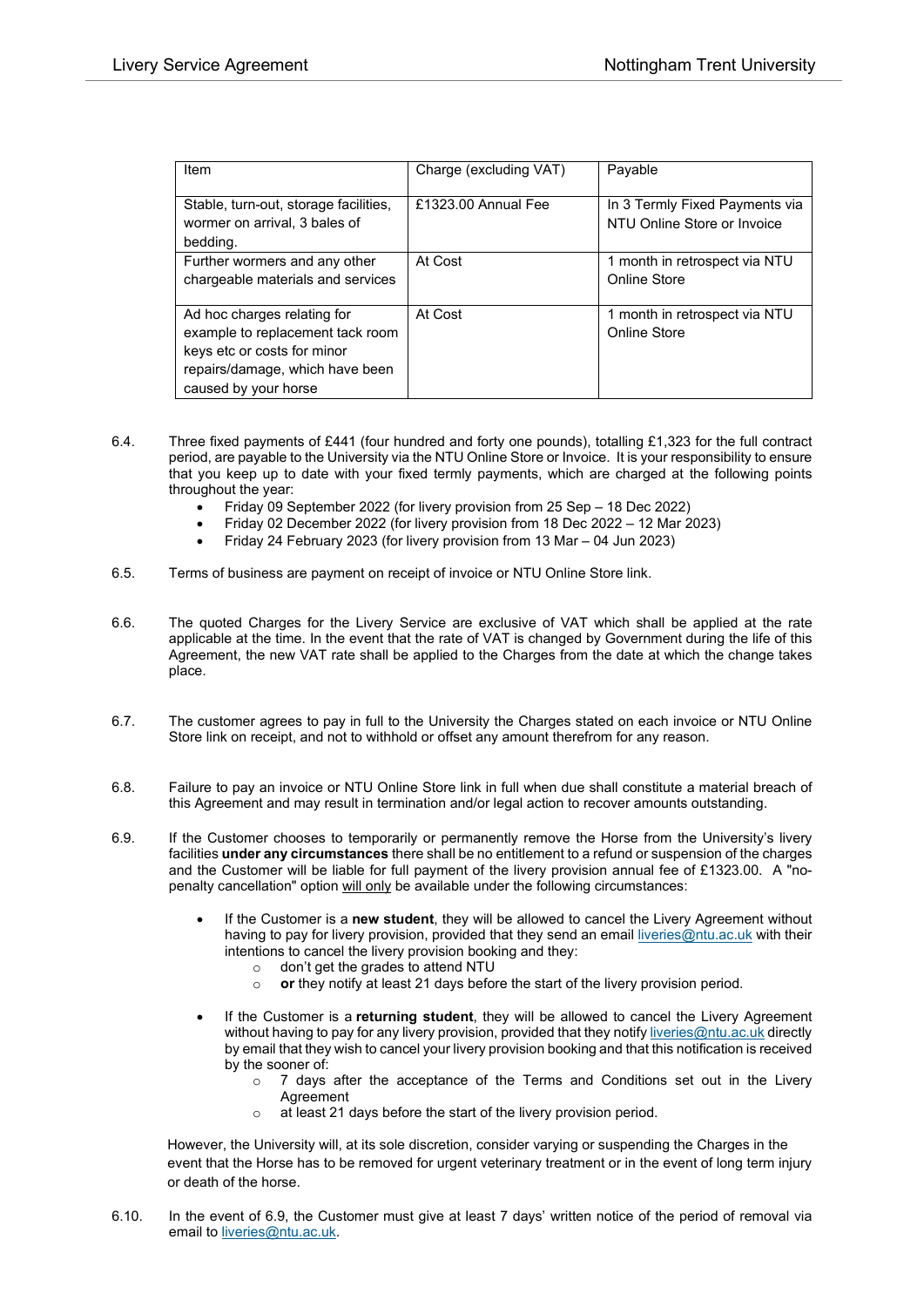# **7. Period of service provision**

7.1. The provision of the Livery Service shall commence on **Sun 25 September 2022** and shall continue until **Sun 04 June 2023** unless otherwise terminated in accordance with clause 8 of this Agreement.

# **8. Termination**

- 8.1. If an end-date is specified at 7.1 above, this Agreement and the provision of the Livery Service shall naturally expire and be terminated at 12noon on that date.
- 8.2. Irrespective of the period of notice specified in 6.9 above, the University shall have the right to terminate this Agreement with immediate effect in the event of any of the following:
	- if the horse exhibits any habits, symptoms or other characteristics which, in the opinion of the University may be detrimental or injurious to the University's staff, students, property or other livery customers or their horses. In this context, "symptoms" includes contagious or infectious illness or disease;
	- if the Customer is in material breach of this Agreement. Material breach includes, but is not limited to, unacceptably low standards of care of the Horse; poor maintenance of the allocated stable/loose box, and adjacent yard areas and facilities; inadequate care or mistreatment of the Horse (in the opinion of the University);
	- if the Customer ceases to be a student at the University although the customer will still be liable for full payment of any remaining charges for livery provision as per point 6.9.
- 8.3. In the event of termination for any reason specified at 8.2 above, the Customer shall arrange removal of the Horse from the University's premises within 48 hours of receiving notice of such termination from the University. If the horse is not removed by the Customer within that period, the University shall have the right to:
	- levy a charge on the Customer for each day that the Horse remains on the University's premises, equivalent to the University's then current daily charge for a full livery service, and
	- arrange for the transportation of the Horse to the address of its Owner and recover from the Customer any expenses incurred in so doing.

### **9. Force Majeure**

9.1. The University shall not be responsible for any loss, damage or expense resulting from any delay, variation or failure in the provision of the Livery Service arising from circumstances beyond the University's reasonable control, including (but not limited to) earthquake, flood, storm, act of God, epidemic or pandemic, national emergency, riots, industrial disputes (including those which may involve its own staff), interruption of services rendered by any public utility or interference from any local or national government agency or official. These limitations will not apply insofar as any liability may not be excluded under the Unfair Contract Terms Act 1977.

# **10. Variation of agreement**

10.1. Any variation to this Agreement shall require the written agreement of the Parties.

# **11. Signatures**

#### 11.1. Customer

I, the Customer, understand accept and agree to the terms and conditions of this Agreement.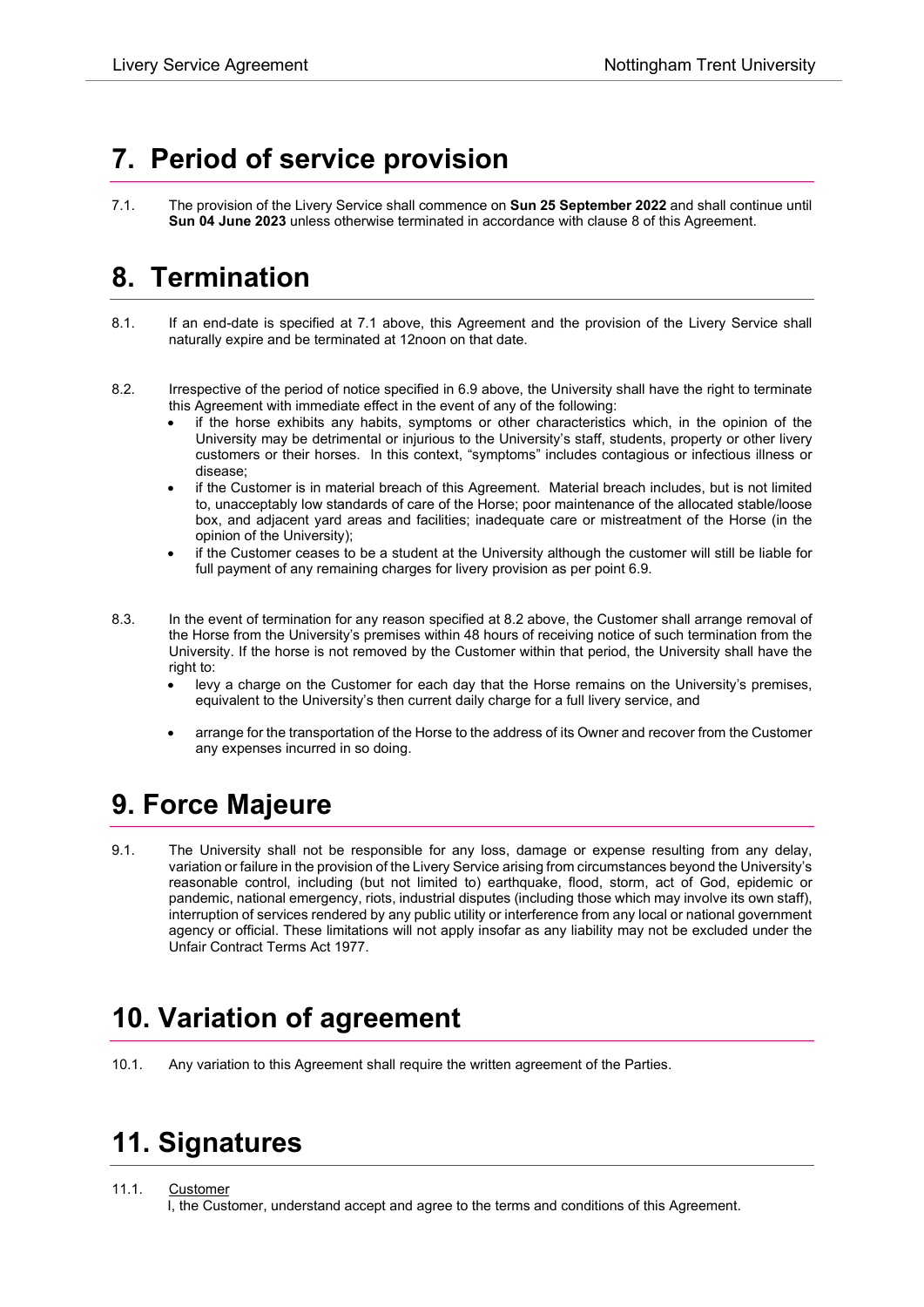| <b>Customer's signature:</b> |  |
|------------------------------|--|
| <b>Customer's Name:</b>      |  |
| Date:                        |  |

#### 11.2. Guarantor

I, the Guarantor, have read and understand the terms and conditions of this Agreement. I understand that, as the Customer is under 18 year of age, a Guarantor is required by the University in respect of certain of the Customer's obligations under this Agreement. I agree to act as that Guarantor and give the following undertakings:

- In the event that the Customer fails to pay the Charges due under this Agreement, I undertake to pay such Charges upon demand from the University;
- In the event that the Customer fails to do so, I undertake to put in place the Public Liability Insurance cover required under this Agreement;
- I undertake to ensure, as far as is reasonably possible, that the Customer fulfils all of his/her obligations under this Agreement.

| <b>Guarantor's signature:</b>    |  |
|----------------------------------|--|
| <b>Guarantor's Name:</b>         |  |
| <b>Relationship to Customer:</b> |  |
| Date:                            |  |

11.3. University